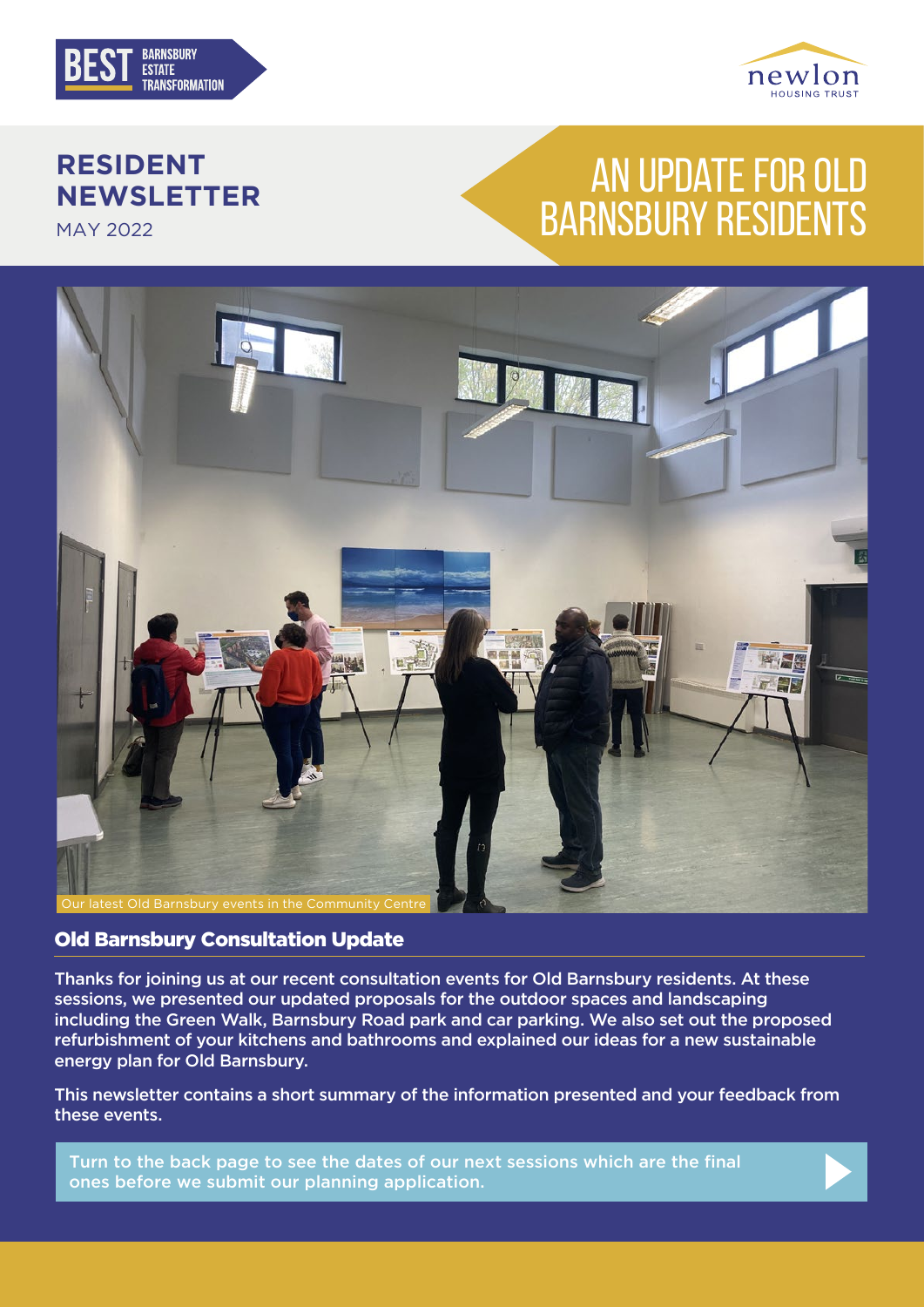We also shared more information about the Green Walk and its proposed route. The Green Walk will create a landscaped walking route through Old Barnsbury from Barnsbury Road to Charlotte Terrace, as well as including 'play on the way' elements providing a link through the Estate – as shown on the diagram. It will be locked at night to prevent anti-social behaviour.

- $\triangleright$  A refreshed greener landscape
- $\triangleright$  Better signage and gateways
- $\triangleright$  Better accessibility and connections
- $\triangleright$  More visibility and safety through improved lighting

#### The Green Walk will provide a range of benefits including:

Following our consultation with residents, we have made some changes to the Green Walk to address your comments about anti-social behaviour and the potential for it to become a 'rat run'. You will be able to see more details on these changes at our upcoming events.



## **YOUR FEEDBACK**

### **YOUR QUESTIONS ANSWERED**

We understand your concerns about this route, however, we will ensure that our work with Light Follows Behaviour, our lighting consultants, addresses safety. You can find more information on this at our drop-in event.

#### At the recent events we asked you all to rank how you felt about certain aspects of the proposals on a scale of one to five:

#### Question Answer

We are aiming to submit our planning application in June 2022, and expect a decision by the Council in Autumn 2022. Following this, we expect works to start mid-2023 and will take 4-6 years to complete the phases.

**What will the sequencing of works be? Will this be carried out on a block-by-block basis or all at once?**

We plan to complete the refurbishment works in a phased approach. The first phases will concentrate on the internal works, such as kitchen and bathroom replacements. Following this, work will take place on the external phases, including window and flat entrance doors along with other external repair works. After this, communal area upgrading works will then follow, and the final phase will be on the outdoor spaces.

**How will anti-social behaviour be designed out of the plans for the Green Walk?**

**Are you able to provide an updated timeline for the project?**

**What is happening to the parking on site?** The current car parking spaces will be

reduced, and we will try to ensure that permit holders keep their spaces on site. By reducing the number of spaces, our proposals will improve the provision of cycle storage and increase the amount of green space on site.

We are now working on adding further detail into our plans which reflect the feedback you shared during this consultation and will present revised proposals to you at our next round of consultation – you can find further details overleaf.



We have been developing options to create more sustainable and energy efficient homes following the ballot. At the consultation events, we wanted to hear your feedback on our aspirations including insulation, windows, and alternative heating and ventilation systems.

Several of you told us that you would prefer to see the Air Source Heat Pump option used within your home, which would provide a sustainable future proof option, potentially reducing your energy bills.

We will continue to work alongside you to develop the most appropriate energy strategy, and will be submitting this particular detail in a later planning application to ensure we get it right for you.

The energy plan for Old Barnsbury is still being worked on. If you want more details about our aspirations for the homes on Old Barnsbury, please view Board 11 from our latest consultation event which can be found via our website: betterbarnsbury.org.uk, or by scanning the QR code.



### **OLD BARNSBURY CONSULTATION SUMMARY**

### **OUR PROPOSALS FOR THE 'GREEN WALK'**

### **OUR ENERGY ASPIRATIONS**